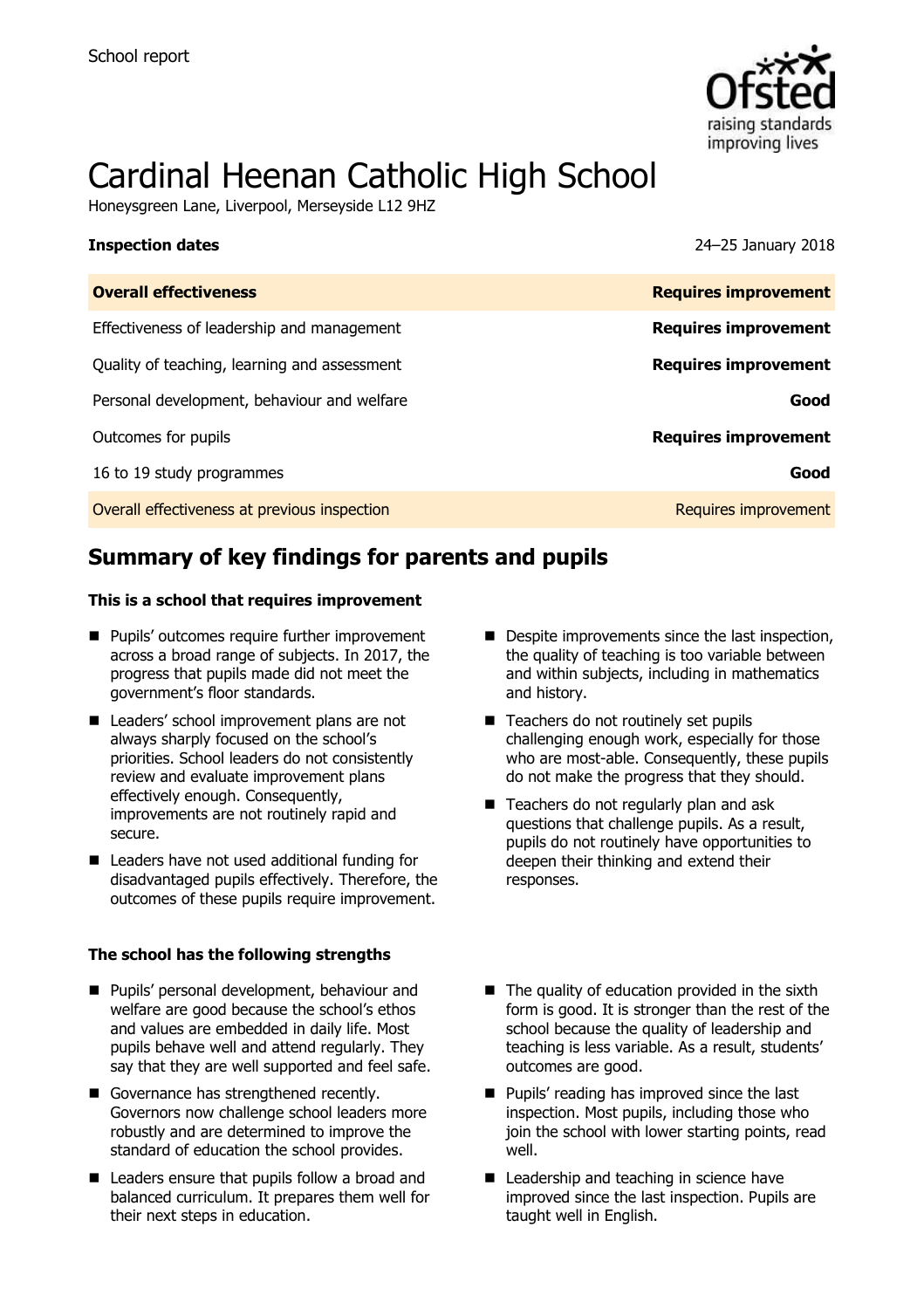

# **Full report**

### **What does the school need to do to improve further?**

- Improve the effectiveness of leadership and management by:
	- increasing the impact of leaders' plans and actions by ensuring that they have a tight, sharp focus on the school's improvement priorities
	- ensuring that leaders monitor, evaluate and refine improvement plans regularly and effectively
	- ensuring that additional funding for disadvantaged pupils is managed effectively so that these pupils attend regularly and make at least the same progress as other pupils nationally.
- Improve the quality of teaching and learning and so accelerate pupils' progress by:
	- eradicating inconsistencies in the quality of teaching, including in mathematics and history
	- improving teachers' use of questioning so that pupils are routinely challenged to think hard and improve the quality of their answers
	- ensuring that teachers use assessment information more effectively so that they routinely set pupils, especially the most able, the challenging work needed for them to make the progress they should.

An external review of the school's use of the pupil premium should be undertaken in order to ascertain how this aspect of leadership and management may be improved.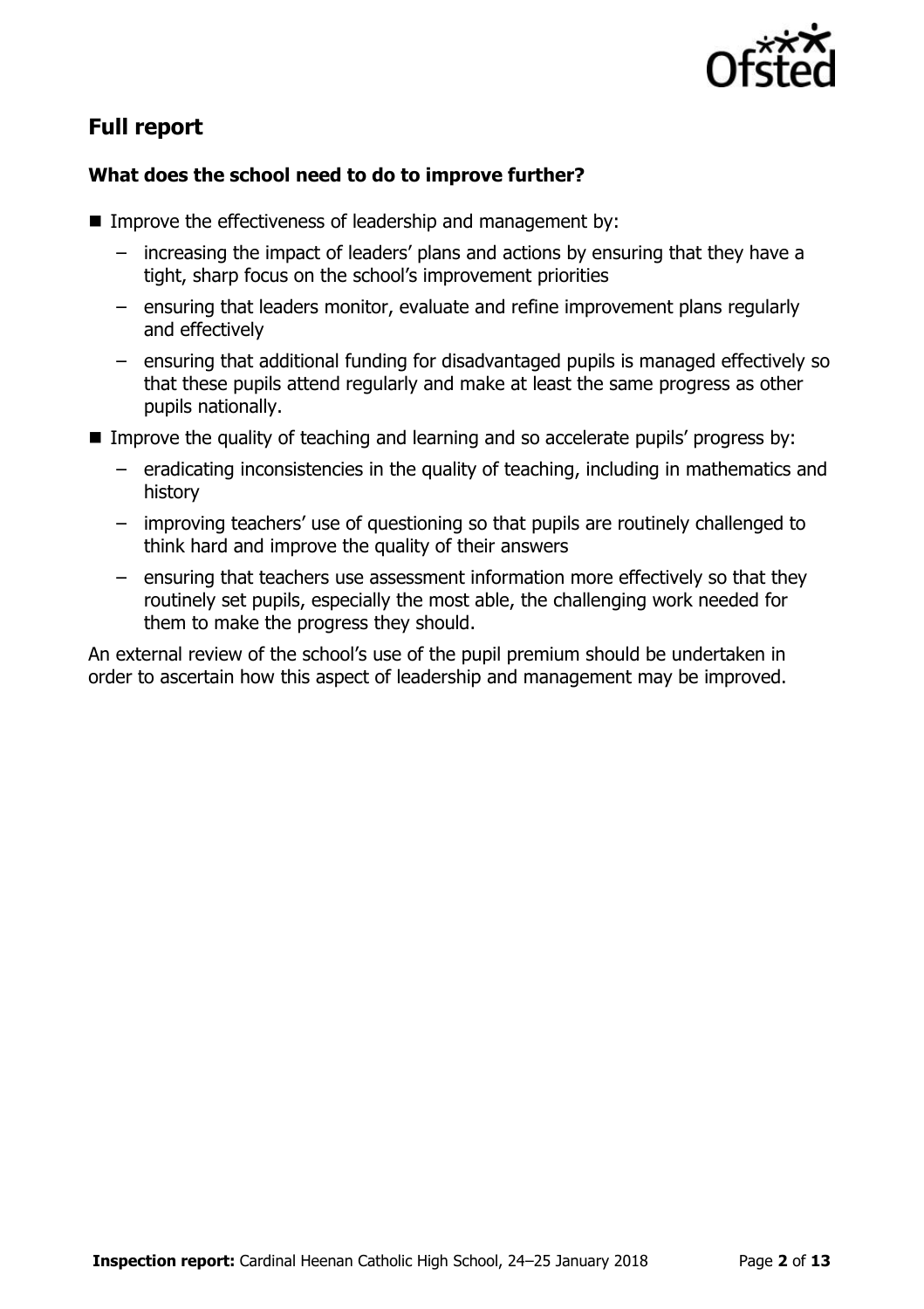# **Inspection judgements**

### **Effectiveness of leadership and management Requires improvement**

- Senior leaders' vision for pupils, with a focus on care and strong aspirations, is in place in the ethos and culture of the school. This is valued by the community that it serves. Consequently, more pupils apply to join than can be accepted each year.
- School leaders are clear that the outcomes of pupils who have taken their Year 11 examinations have not been good enough across a broad range of subjects. In 2017, the progress that pupils made did not meet the government's floor standards, which set the minimum expectations for pupils' attainment and progress by the end of Year 11. Leaders' work to improve teaching and pupils' progress has led to improvements recently but variability remains.
- Senior leaders' plans to improve the standard of education at the school are not consistently effective. Where plans have had greatest impact, such as improving leadership and teaching in English, school leaders have worked with colleagues from the local authority and archdiocese to plan, monitor and evaluate actions regularly and precisely. Accordingly, teaching is regularly good in English. Improvement has been slower and less secure in areas where plans lack a sharp focus and effective monitoring. As a result, the quality of teaching and pupils' outcomes across a range of subjects are variable.
- Leaders have a secure understanding of what effective teaching looks like. Accordingly, they have accurately identified aspects of teaching which are regularly stronger and those that need to improve, such as the challenge provided by the work that teachers set for those pupils who are most-able. Teachers, including those who are newly or recently qualified, say that leaders have established a culture of professional development across the school which leads to improvements in the quality of teaching. However, this training and support are not securing consistency in the quality of teaching.
- The school has a larger-than-average proportion of disadvantaged pupils. The progress that these pupils made in 2016 and 2017 was significantly less than that of other pupils nationally. The school's use of the additional funding for current disadvantaged pupils is more effective than was the case previously. However, leaders do not monitor and evaluate, and then refine, their actions fully effectively. Consequently, plans to ensure the good education of disadvantaged pupils have not eradicated inconsistencies in these pupils' outcomes, especially those who are most-able and join the school with high starting points. The attendance of disadvantaged pupils is closer than it was previously to that of others nationally but this improvement has recently stalled.
- The funding for pupils who have special educational needs (SEN) and/or disabilities is well used and has a positive impact on their education. The support they receive is well matched to their specific requirements, so they follow a broad and balanced curriculum. The progress that pupils who have SEN and/or disabilities make is regularly monitored, and is stronger than was the case previously, partly because of the better attendance of some of them.
- Leaders use the Year 7 catch-up funding effectively. Pupils receive a range of support matched to their needs in literacy and/or numeracy. Accordingly, most of these pupils

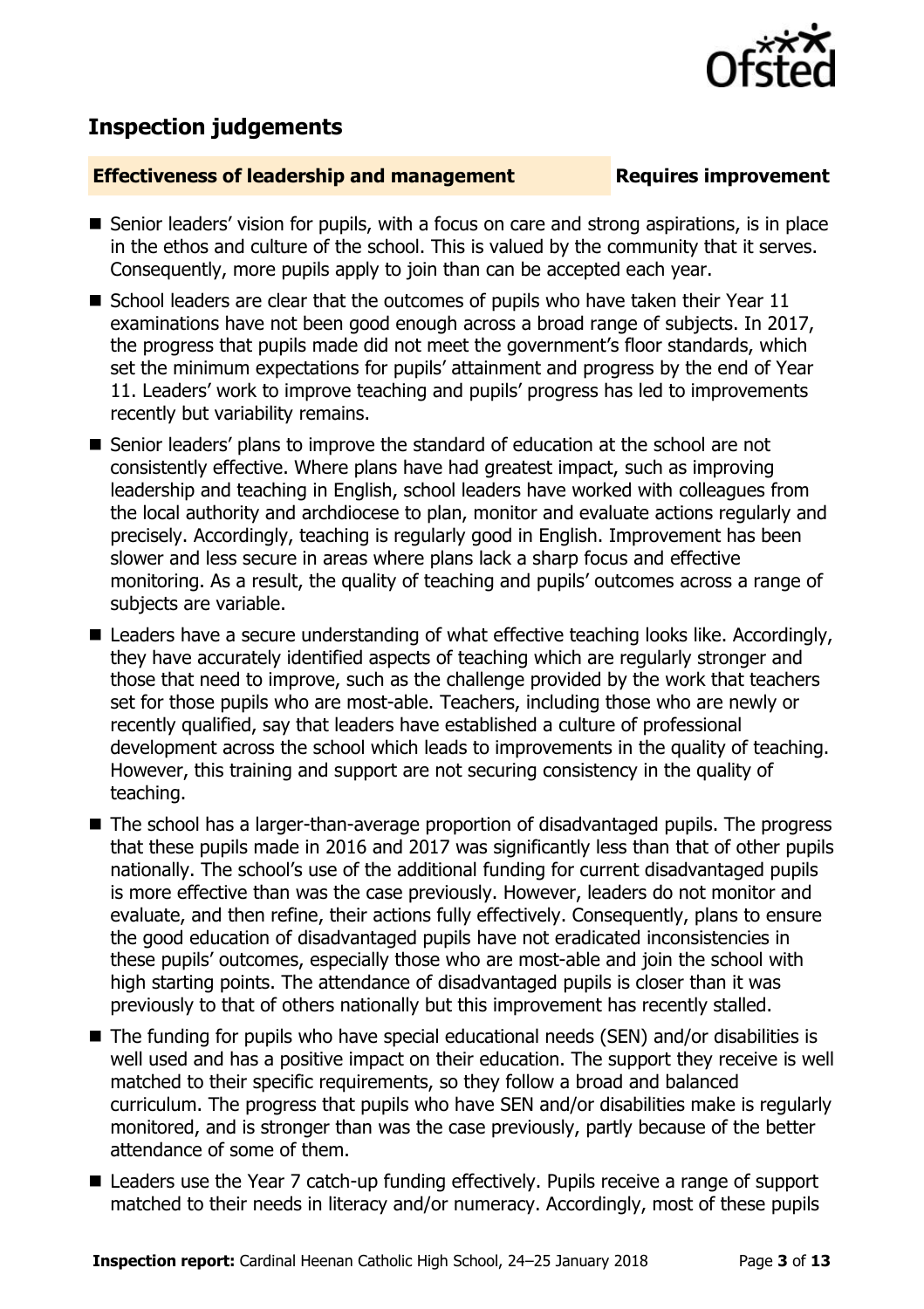

make good progress and catch up with their peers. Inspectors listened to Year 7 pupils who joined the school with lower-than-average levels reading. These pupils read confidently and say that they enjoy reading.

- Leaders regularly review the subjects that pupils are offered. This ensures that pupils have access to a broad and balanced curriculum which matches their needs. However, they do not routinely make the progress that they should because of inconsistencies in teaching. Pupils follow a range of academic, arts, technical and sporting subjects at key stage 3. The choices available to pupils at GCSE account for the strong academic aspirations of pupils and are designed to prepare them well for the next stage of their education. Pupils' GCSE options include biology, chemistry, physics, art, drama and music, all of which are popular with pupils. A broad and rich range of cultural, creative and sporting activities take place beyond lessons. Pupils, including those who are disadvantaged, attend these regularly.
- Leadership of careers education, information, advice and guidance is effective. It includes strong links with local universities, who visit the school regularly to raise and support pupils' aspirations to good effect. The impartial advice that leaders organise means that pupils move on to a range of post-16 destinations, and that those who join the school's own sixth form have made that choice in their best interests. Almost all pupils move on to education, employment or training.
- Pupils' spiritual, moral, social and cultural development is a strength of the school because it is securely embedded in the school's ethos and practice. Leaders ensure that pupils are prepared well for life in modern Britain and develop a strong sense of community. Pupils have a clear understanding and knowledge of fundamental British values, including their rights and responsibilities.

### **Governance of the school**

- Governance has improved recently and is now more effective. Previously, governors accepted information provided by school leaders too readily, especially regarding pupils' educational standards. Governors recognised this and so recently completed training to improve their understanding of how pupils' progress is measured. Other training has helped to ensure that the challenge they provide senior leaders is now more rigorous and effective. Consequently, records of meetings demonstrate that governors are now more challenging in holding leaders to account.
- Governors have not previously been effective in ensuring that school leaders use the additional funding provided to support disadvantaged pupils effectively. Their stronger governance and the pupil premium review which is a requirement of this inspection will give them greater insight into holding leaders to account in this area.
- Governance has been strengthened by the specific skills of recently appointed governors. For example, governors have work-related and specialist knowledge in financial management, school administration and safeguarding. Governors manage the financial security of the school well.
- Those responsible for governance promote the school's vision and ethos clearly and effectively. Pupils are valued and well cared for. This underpins school life and is a strength of the school.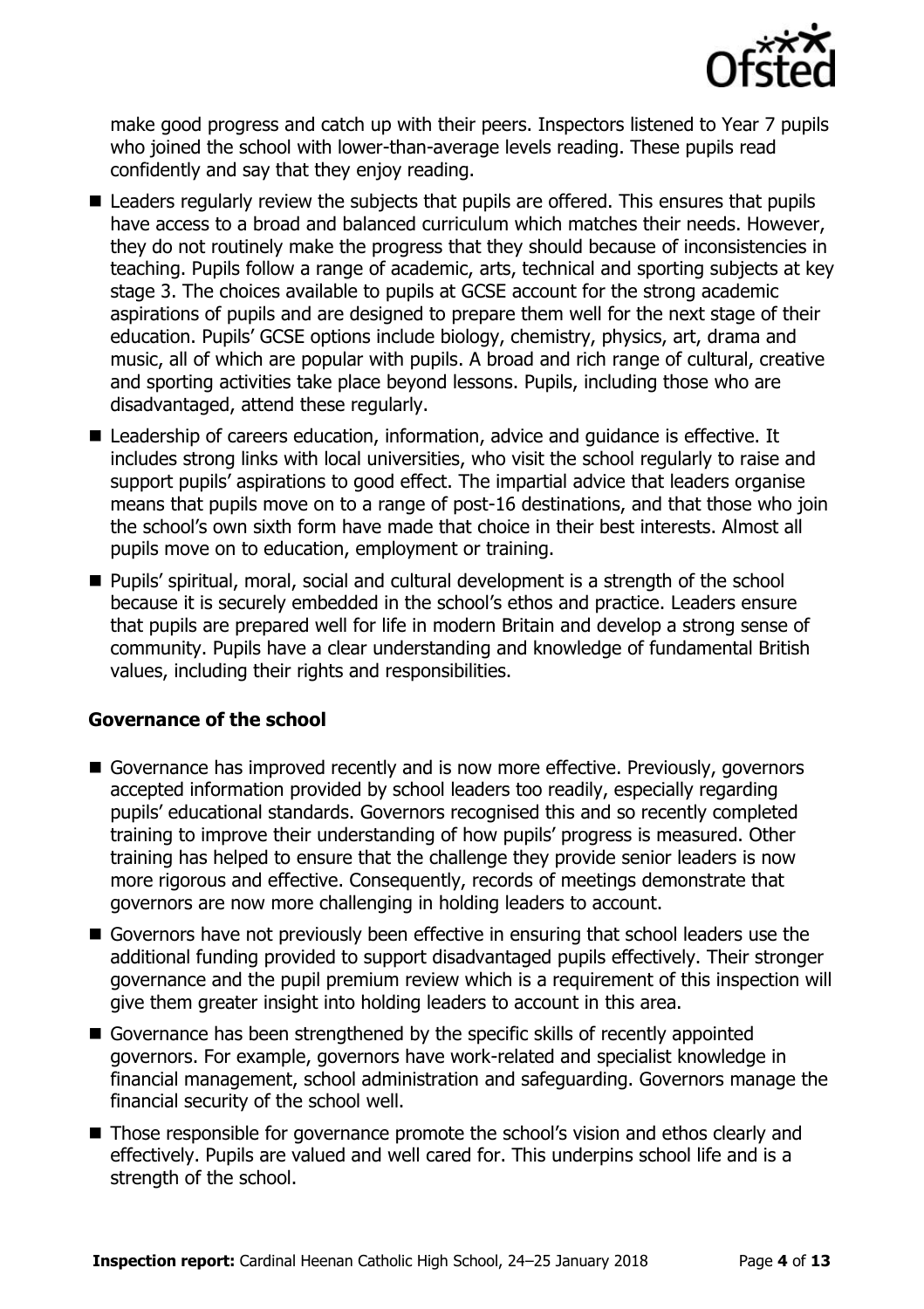

### **Safeguarding**

- The arrangements for safeguarding are effective.
- School leaders, including those responsible for governance, rigorously promote and ensure pupils' safety and well-being. Leaders have used external reviews of their safeguarding systems to reflect upon and refine their practice. Accordingly, there is an effective culture of safeguarding at the school.
- Staff, including non-teaching staff, are vigilant in identifying potential risks to pupils, such as radicalisation, drug-related dangers, bullying and pupils' mental well-being. Concerns are reported and acted upon effectively.
- Leaders maintain good-quality safeguarding records. There are systematic procedures for checking the backgrounds of staff when they are appointed.
- School leaders work effectively with parents and carers and external agencies and act swiftly when required. School leaders work closely with a linked police liaison officer to support pupils who may be at risk or to address areas of community concern. Checks made by inspectors demonstrated that referrals are followed up in a robust manner and that record-keeping is good.
- Most pupils, parents and staff say that pupils are safe and well looked after. Pupils have a clear understanding of the risks which might affect them and how to keep safe, including e-safety. Pupils know who to report concerns to and how to do this. The school has filters in place to prevent inappropriate internet use.

### **Quality of teaching, learning and assessment Fig. 2.1 Requires improvement**

- Teaching is not consistently effective in ensuring that pupils make the progress that they should. Variability remains across and within subjects, and across year groups. For example, teaching is generally strong in English, drama and Spanish, but is typically less effective in some other subjects, especially mathematics and history.
- Where teaching is less effective at improving pupils' outcomes, teachers do not routinely use the assessment information they have about pupils to plan work at the correct level. Therefore, pupils are often set the same work as their peers, regardless of their starting point or understanding. The most able pupils are too often not provided with the challenge they require to make consistently good progress from their higher starting points.
- Most teachers use questioning regularly to assess and secure pupils' knowledge and understanding. In some subjects, including English, teachers plan questions that require pupils to think and reason deeply, and pupils respond with detail and articulacy. At other times, such as in history, pupils with higher starting points are not asked sufficiently challenging questions so that they can make the progress that they should.
- Leaders have introduced assessment systems recently to help them monitor and evaluate pupils' progress more effectively than has been the case previously. Leaders now identify and support those pupils who are falling behind more quickly and accurately. Leaders' actions to support pupils who have fallen behind to catch up with their peers, including extra-curricular sessions, are showing early signs that they are improving these pupils' learning.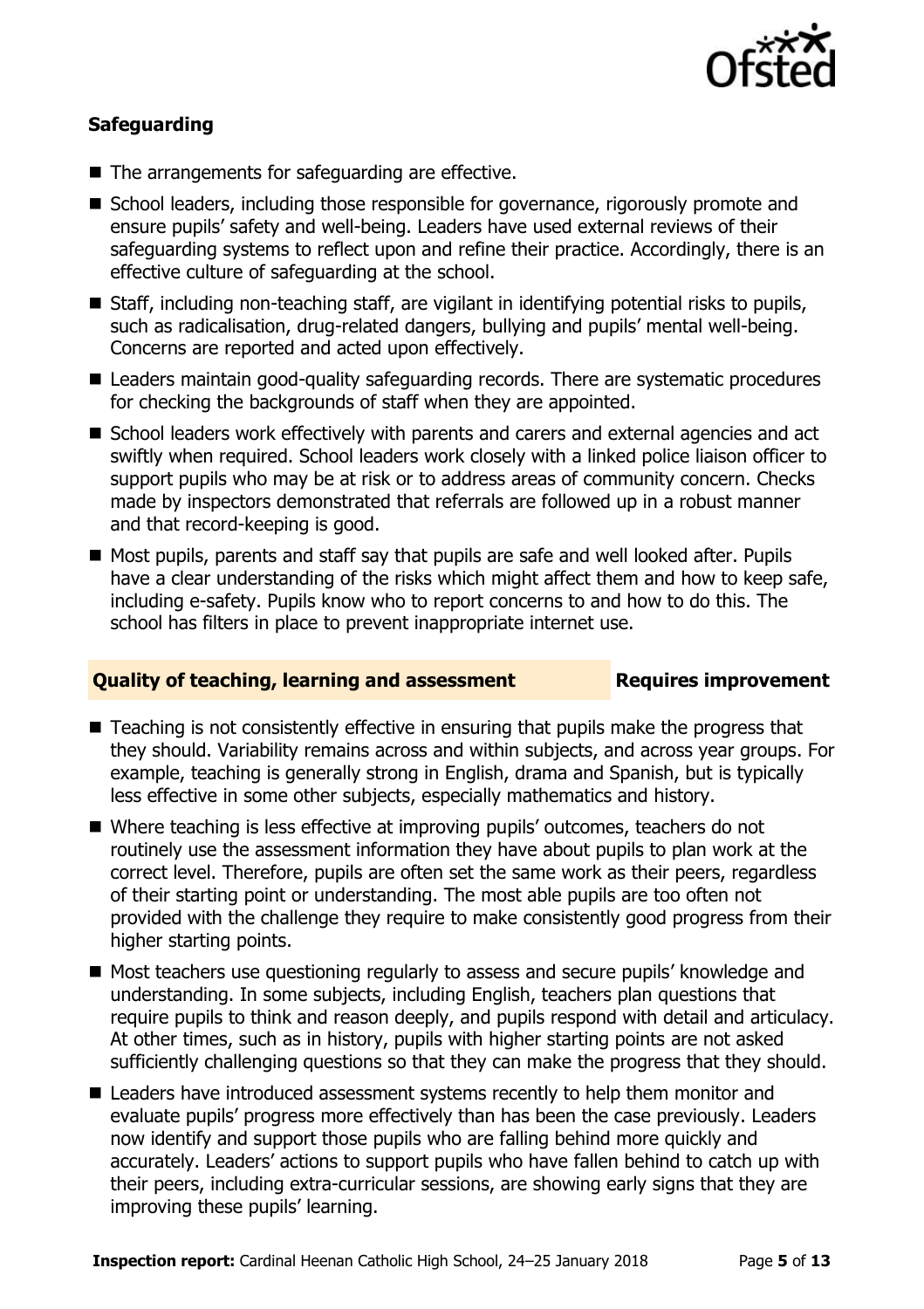

- Teachers use different techniques to inform pupils how to improve their work across a range of subjects. This is especially effective in English, Spanish and drama. Teachers plan interesting activities and use their strong subject knowledge to make it clear to pupils what they need to do to improve. Consequently, pupils make alterations and resolve their misunderstandings, for example when performing or speaking.
- Leaders have acted effectively to improve pupils' reading since the last inspection. Teachers provide opportunities for pupils to read regularly. Many read at a standard in line with others at their age nationally. Most teachers plan work that challenges pupils to write at length, so pupils write well across a range of subjects. Teachers often tackle any misconceptions that pupils have with spelling, punctuation or grammar effectively. Teachers build in opportunities to practise and embed pupils' mathematical skills across the subjects that they teach. For example, in geography, pupils use graphs to interpret climate and people's lifestyles in other countries.
- Teachers usually manage behaviour successfully and ensure good standards of conduct and positive attitudes to learning. Consequently, pupils usually take care over the presentation of their work, bring the correct equipment and engage well in lessons. Pupils' attitudes to learning are sometimes less strong when they are not set challenging enough work.
- $\blacksquare$  Most pupils and parents say that homework is set regularly and the work that is set is of an appropriate standard. School leaders also ensure that reports are sent home regularly with information about pupils' recent outcomes. Most parents who responded to Ofsted's online survey, Parent View, confirmed that they receive valuable information from the school about their child's progress.

### **Personal development, behaviour and welfare Good**

### **Personal development and welfare**

- The school's work to promote pupils' personal development and welfare is good.
- School leaders, including those responsible for governance, place great value on pupils' personal development and welfare. These aspects are strengths of the school. They are at the core of daily life and given priority by staff. Consequently, most of the pupils that inspectors met during the inspection spoke positively about their school. They say that they are valued as individuals, are well supported by staff and would recommend the school to others.
- Pupils learn about fundamental British values and other faiths and cultures. They told inspectors that they respect differences and tolerate views that are different from their own. Pupils say that racism and homophobia have no place at the school.
- $\blacksquare$  Most pupils say that bullying is rare at the school. When bullying does take place, pupils know how to report it and say that it is dealt with effectively by school staff.
- Leaders' plans to support the transition of pupils from primary school are thorough. Staff visit most of the large number of primary schools from which pupils join the school. They gather information and share this with teachers and other adults, so that they are aware of pupils' educational backgrounds and requirements, including those who have SEN and/or disabilities. As a result, Year 7 pupils who spoke to inspectors said that they are happy at the school and they feel safe.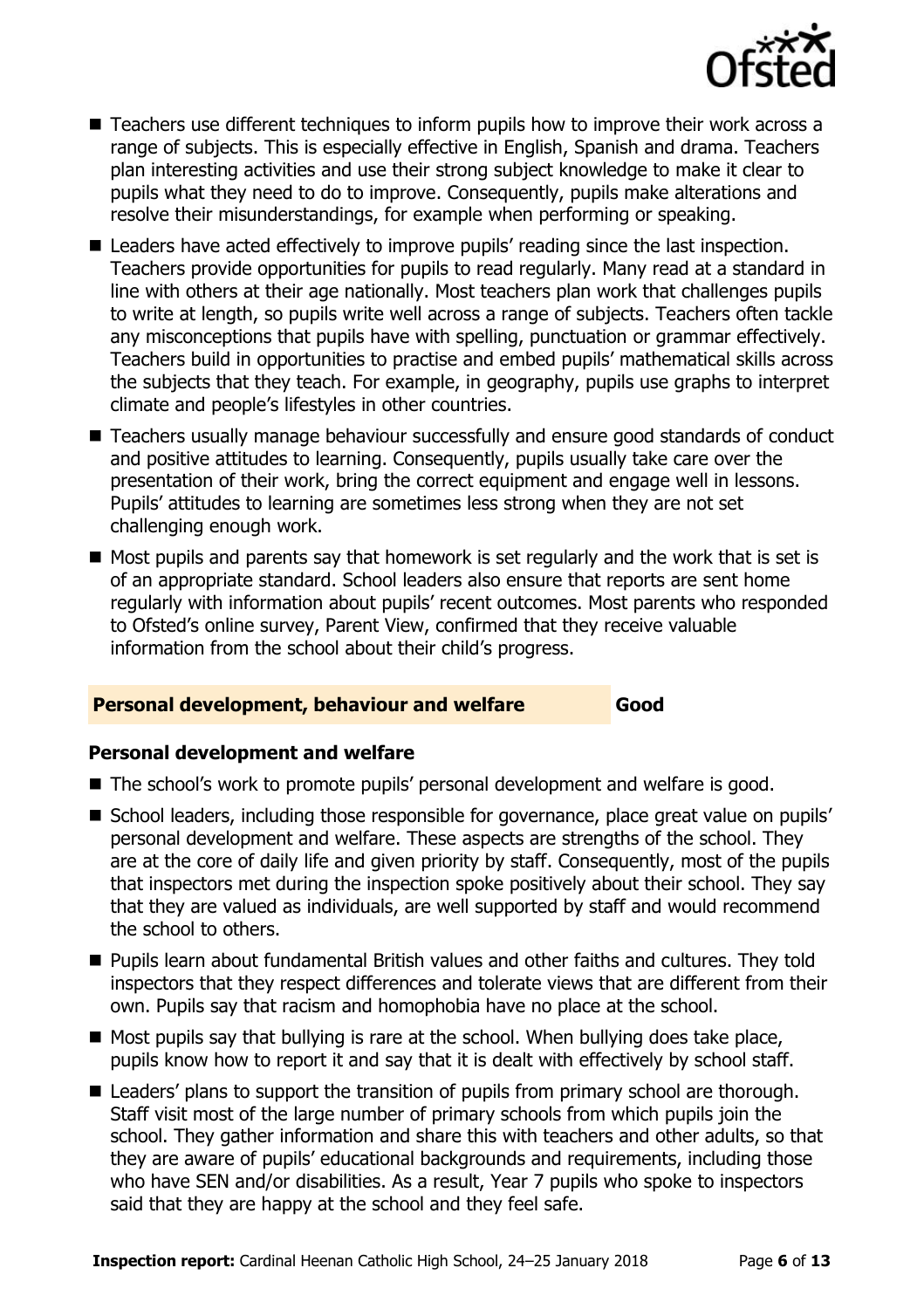

- **Pupils know how to identify dangers and remain safe online. They receive regular** reminders from staff of how to keep safe in this area. Pupils' online safety is further supported by the safety checks, including filtering systems, established by school leaders.
- $\blacksquare$  Pupils that inspectors spoke to said that the school teaches them how to remain mentally and physically healthy. The promotion of healthy eating within the curriculum and the healthy choices that are available in the school canteen have a positive impact on pupils' diet. Pupils' emotional well-being is in sharp focus, and the school employs a professional counsellor to support pupils. Leaders are vigilant in ensuring that pupils are safe and well cared for.
- The school provides effectively for the personal development and welfare of the very small number of pupils who attend alternative provision.

### **Behaviour**

- $\blacksquare$  The behaviour of pupils is good.
- Pupils' attendance overall is consistently in line with the national average. The proportion of pupils who are persistently absent is also in line with the national average. School leaders recognise that the steps they take to improve the attendance and persistent absence of disadvantaged pupils need to be more effective so that they are closer to those of others nationally.
- **Pupils typically behave well in lessons. Disruption to learning is rare and dealt with** effectively by teachers. For the great majority of the time, pupils have positive attitudes to learning and take pride in their work. However, pupils sometimes lose concentration when the work that they are set is not challenging enough. Pupils are confident and courteous, so their relationships with peers and staff are generally positive.
- Leaders ensure that the school is well maintained. Most pupils treat the school environment with respect. At break, lunchtime and change of lessons, pupils generally move around the school in an orderly manner. School leaders support pupils effectively to arrive punctually to school in the morning and to lessons.
- School leaders manage the attendance, behaviour and safeguarding of the small number of pupils who attend alternative provision effectively.

### **Outcomes for pupils Requires improvement**

- Pupils' examination results in 2016 and 2017 were lower than the national average across a broad range of subjects. In 2017, results were below the government's minimum floor standards.
- Inspectors' analysis of pupils' current work, including those pupils due to take their examinations in 2018, showed that pupils' progress is better than was the case previously. This improving picture is reflected in records provided by school leaders. Pupils generally make strong progress in English and their outcomes in science have improved. However, pupils' progress in history and mathematics is too variable.
- The outcomes for disadvantaged pupils have been accurately identified by school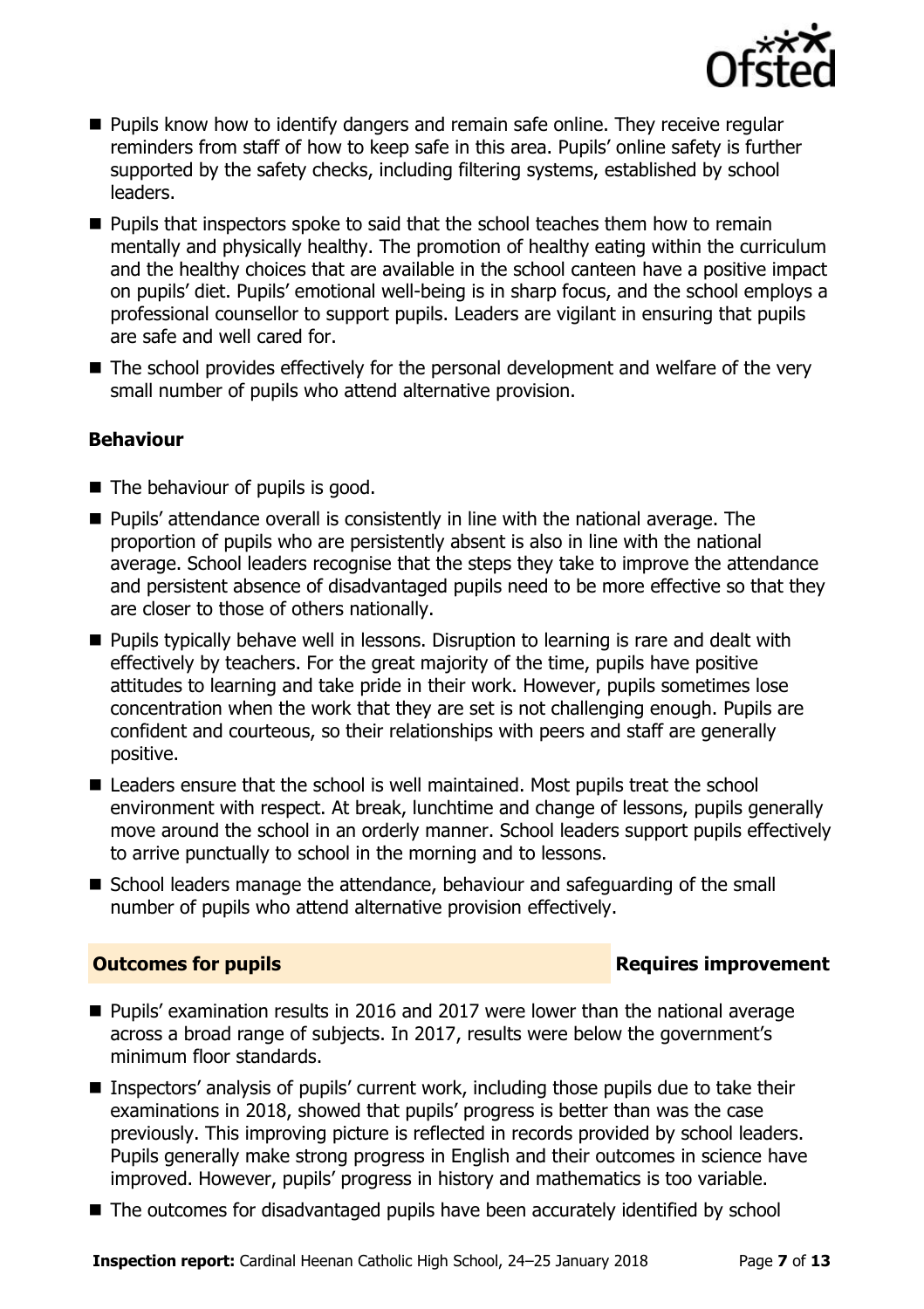

leaders as a priority for improvement. There are more disadvantaged pupils in the school than is the case nationally. The proportion of pupils at the school who are disadvantaged is rising year by year. Disadvantaged pupils' outcomes in 2017 were significantly lower than those of other pupils nationally across a broad range of subjects, including English and mathematics. Work seen by inspectors shows that the differences between current disadvantaged pupils and others are diminishing and the progress that disadvantaged pupils make is showing improvement in some areas. However, variation remains and, for the most able disadvantaged pupils, it is especially slow to improve.

- The outcomes for the most able pupils across a range of subjects in 2017 were often markedly below those of similar pupils nationally. Information shared by school leaders and the work seen by inspectors show that the outcomes for current most-able pupils demonstrate improvement and strength in more areas than was the case previously, including in English and science. Despite this, too much variation remains, and these pupils do not routinely make the progress that they should, including in history and mathematics.
- The progress of pupils who have SEN and/or disabilities is stronger than was the case previously. Staff know these pupils well and so ensure that the support they provide is well matched to the pupils' needs. As a result, pupils who have SEN and/or disabilities are set work that challenges them across a range of subjects, especially in key stage 3. As a result, more of them are making the progress that they should.
- Year 7 pupils who joined the school with low starting points in literacy and/or numeracy are making good progress, especially in reading. Leaders use the additional funding provided to support these pupils in catching up with their peers.
- Leaders monitor the outcomes of the small number of pupils who attend alternative provision effectively. They are generally strong, so these pupils move on to next steps in further education, employment or training successfully.
- The proportion of pupils who progress to further education, employment or training is in line with the national average. Pupils benefit from a broad and balanced curriculum and strong careers guidance. Despite pupils not consistently making good progress in the past, many have attained the threshold qualifications required for further study. Consequently, they have been accepted for their preferred choices of next steps in further education, employment or training.

### **16 to 19 study programmes Good**

- Leadership, teaching and outcomes in the sixth form are good. Consequently, it provides a standard of education that is better than the rest of the school.
- The sixth form is led effectively. Leaders have maintained the good standard of education seen at the last inspection. Sixth-form leaders evaluate sixth-form provision accurately, so plans that they put into place to further improve standards are effective. They are especially successfully in creating an ethos of positive aspirations for students.
- Most students follow A-level courses, although a small number opt for the vocational qualifications offered. Leaders ensure that the A-level courses students are offered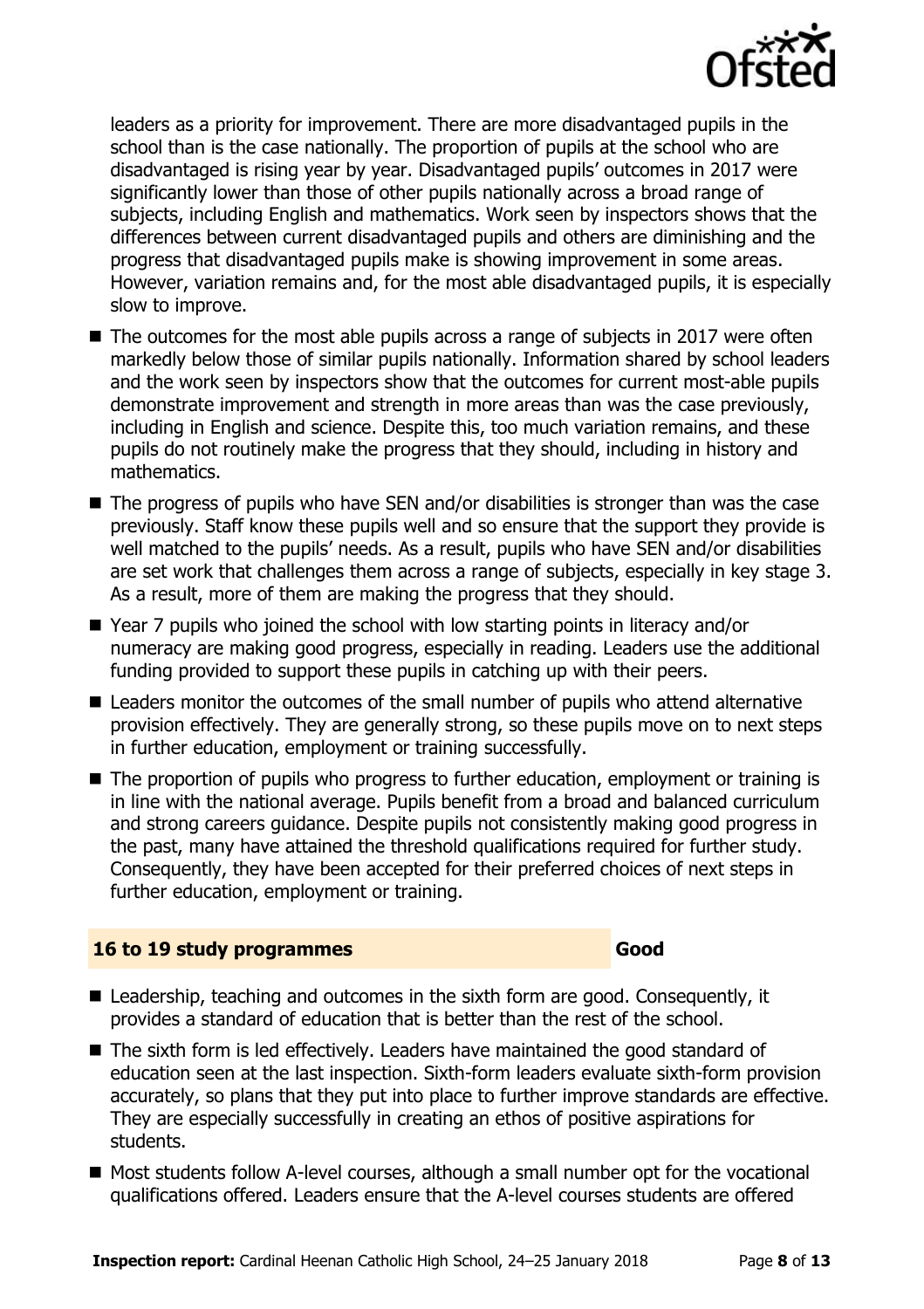

include those that prepare them well for university applications.

- All students that inspectors spoke to said that they were pleased with their decision to join the sixth form. They said that they make strong progress, are supported well and feel safe and well prepared for adulthood. They spoke with maturity and represented sixth-form leaders' vision of aspiration and high standards.
- Students' outcomes are routinely good. They make good progress in A-level courses and, in 2017, students' attainment in A-level examinations was close to that of others nationally. The progress of the small number of students who follow vocational courses is good and, in 2017, the attainment of students who sat qualifications in these subjects was better than that of others nationally. Sixth-form leaders monitor the progress that students make from their GCSE and key stage 2 outcomes to ensure that any who underperformed in their key stage 4 courses are appropriately supported and challenged. As a result, pupils with high key stage 2 outcomes make good progress from these starting points in the sixth form, so they are well prepared for their next steps in education or employment.
- Students say that they make good progress because of the strong standard of teaching in most areas. This view matches that of inspectors. Teachers have strong subject knowledge, which they deploy enthusiastically and effectively. They assess, monitor and evaluate students' progress regularly and use this information effectively to overcome misconceptions or plan activities that challenge students' thinking. Consequently, students routinely learn well and make good progress in academic and vocational subjects.
- Leaders ensure that the curriculum provides students with a rich experience which meets all the requirements of the 16 to 19 study programmes. Students' personal development is a strength and they speak positively about their high-quality nonqualification activities. For example, these include work experience placements which are well matched to students' courses and interests. In addition, students take up a variety of student leadership roles to support the extra-curricular activities of pupils in key stages 3 and 4.
- Students planning to join the sixth form benefit from the high-quality and impartial advice that they are given. Consequently, those who decide to join are well informed about its academic ethos. As a result, few students do not complete the courses that they start, their attendance is high and their behaviour is good.
- Leaders take effective measures to ensure that the small number of students who need to resit GCSE English and/or mathematics are taught effectively. Consequently, the outcomes of these students in both subjects now exceed those of others nationally.
- Students benefit from well-planned and effective careers guidance in the sixth form. School leaders have established strong links with local universities, who support students throughout the sixth form with impartial advice and guidance. Disadvantaged students and those who do not have a family tradition of university education are supported effectively. As a result, students routinely move on to a range of destinations which match their high aspirations and good examination outcomes. A significant proportion of students move on to higher education and Russell Group universities.

## **School details**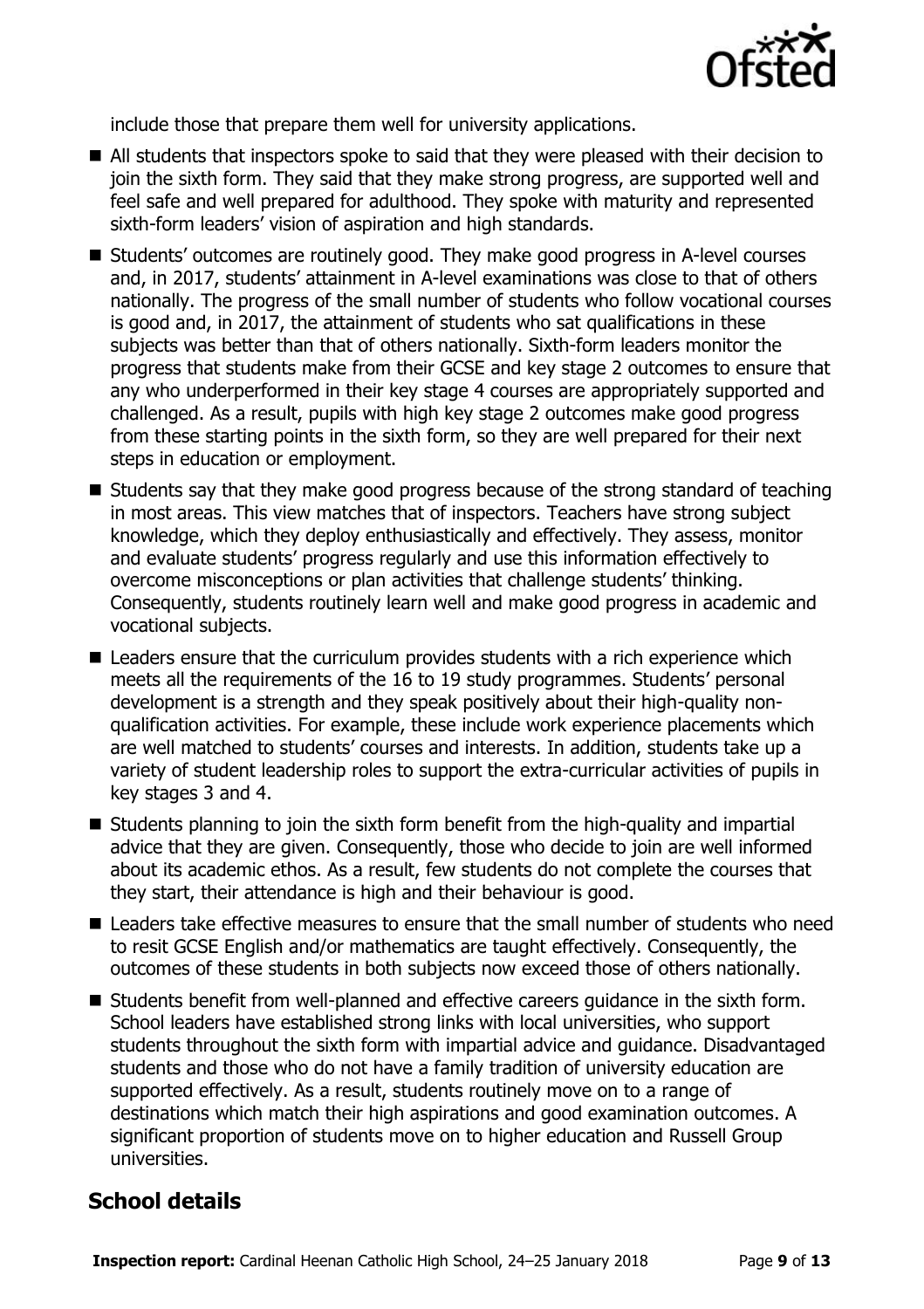

| Unique reference number | 104714    |
|-------------------------|-----------|
| Local authority         | Liverpool |
| Inspection number       | 10042427  |

This inspection of the school was carried out under section 5 of the Education Act 2005.

| Type of school                                           | Comprehensive                |
|----------------------------------------------------------|------------------------------|
| School category                                          | Voluntary aided              |
| Age range of pupils                                      | 11 to 18                     |
| Gender of pupils                                         | <b>Boys</b>                  |
| Gender of pupils in 16 to 19 study<br>programmes         | Mixed                        |
| Number of pupils on the school roll                      | 1,331                        |
| Of which, number on roll in 16 to 19 study<br>programmes | 154                          |
| Appropriate authority                                    | The governing body           |
| Chair                                                    | <b>Andrew Tremarco</b>       |
| <b>Headteacher</b>                                       | Karen Smyth                  |
| Telephone number                                         | 0151 235 1430                |
| Website                                                  | www.cardinal-heenan.org.uk   |
| <b>Email address</b>                                     | admin@cardinal-heenan.org.uk |
| Date of previous inspection                              | 13-14 January 2016           |

### **Information about this school**

- The school does not meet the government's current floor standards, which set the minimum expectations for pupils' attainment and progress by the end of Year 11.
- The proportion of disadvantaged students supported by the pupil premium funding is above the national average.
- $\blacksquare$  The proportion of pupils who have SEN and/or disabilities is above the national average. The proportion of pupils who have a statement of special educational needs or an education, health and care plan is below the national average.
- The school uses alternative provision for a small number of pupils at Alder Centre for Education, Central Schools Training and Everton Free School.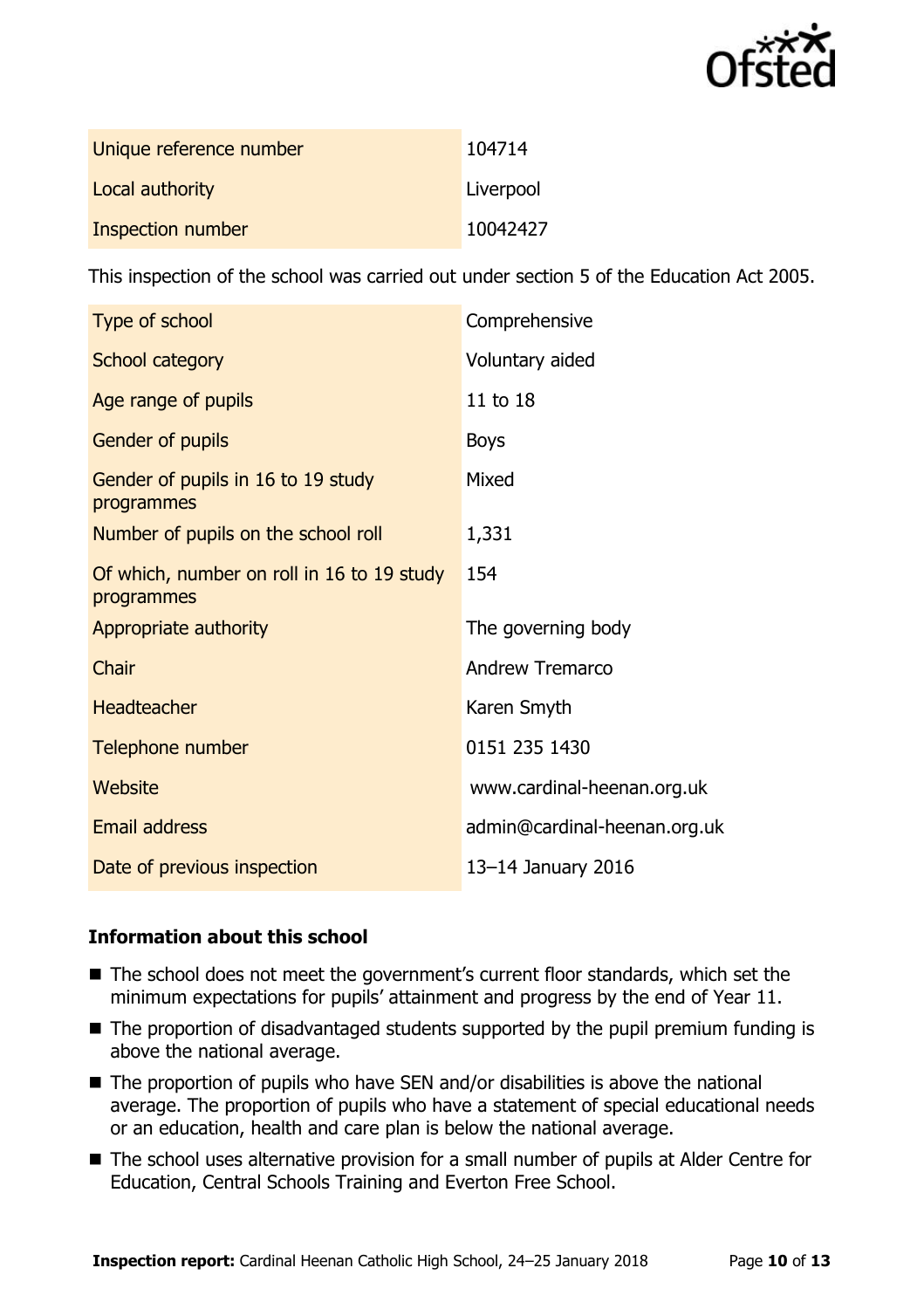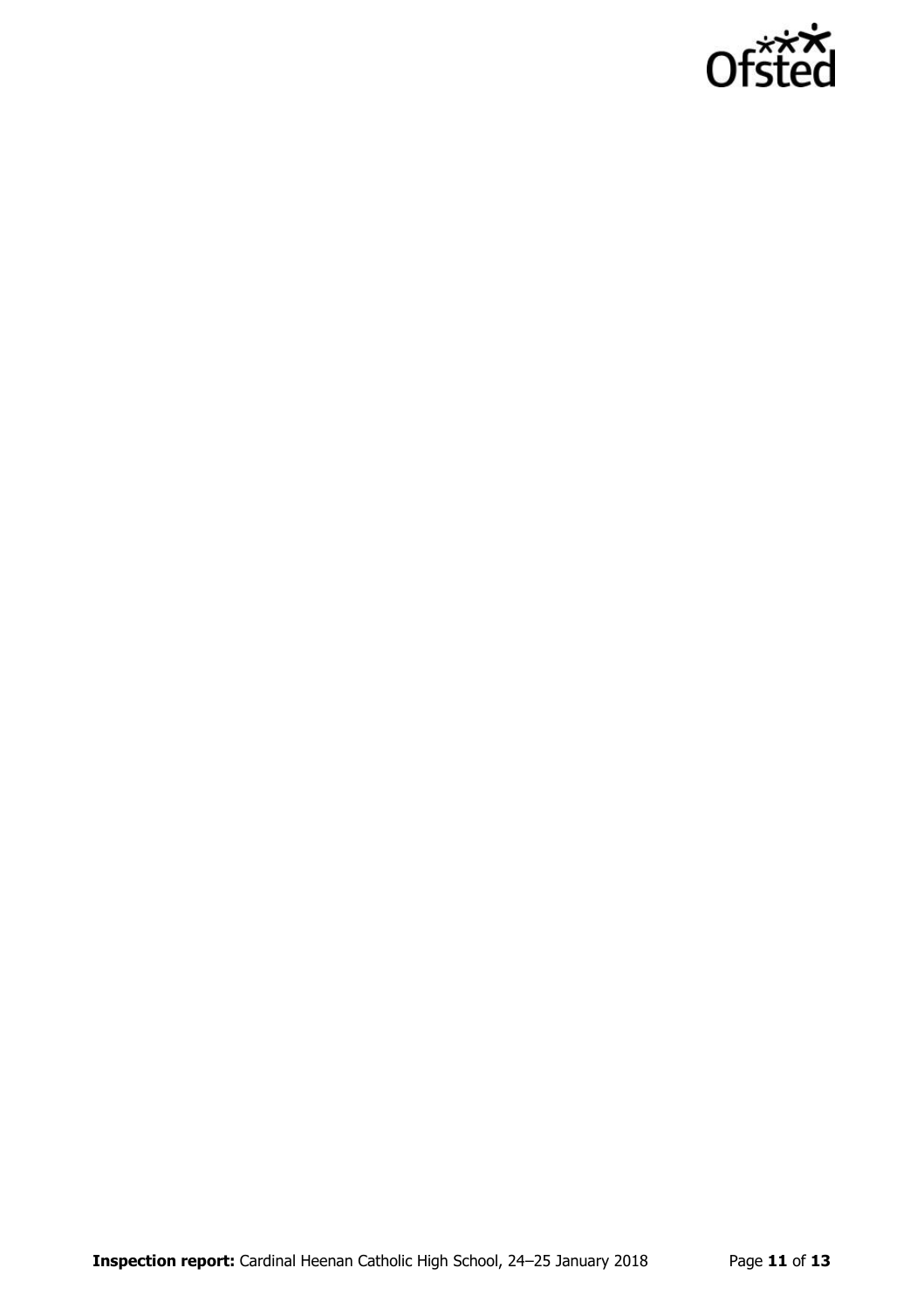

# **Information about this inspection**

- $\blacksquare$  Meetings took place with school leaders, teachers, members of the governing body, a representative of the Archdiocese of Liverpool and a representative of the local authority.
- Discussions were held with pupils to gather their views on issues including safeguarding, bullying, behaviour, teaching, careers guidance and the curriculum.
- Inspectors examined a range of supporting documentation, such as the school's selfevaluation, the school's improvement plan, the school's assessment information, the school's pupil premium plan, minutes of governing body meetings, attendance and behaviour records and safeguarding documentation.
- Inspectors considered 38 responses to the Ofsted online parental questionnaire and 71 responses to the Ofsted online staff questionnaire.
- Inspectors conducted learning walks and visits to lessons across a range of subjects and year groups. They were accompanied by school leaders on some of their visits to lessons.
- **Inspectors scrutinised the work in pupils' books by undertaking a work analysis with** school leaders.

### **Inspection team**

| Stephen Ruddy, lead inspector | Ofsted Inspector |
|-------------------------------|------------------|
| David Roberts                 | Ofsted Inspector |
| <b>Nell Banfield</b>          | Ofsted Inspector |
| Lenford White                 | Ofsted Inspector |
| <b>Timothy Gartside</b>       | Ofsted Inspector |